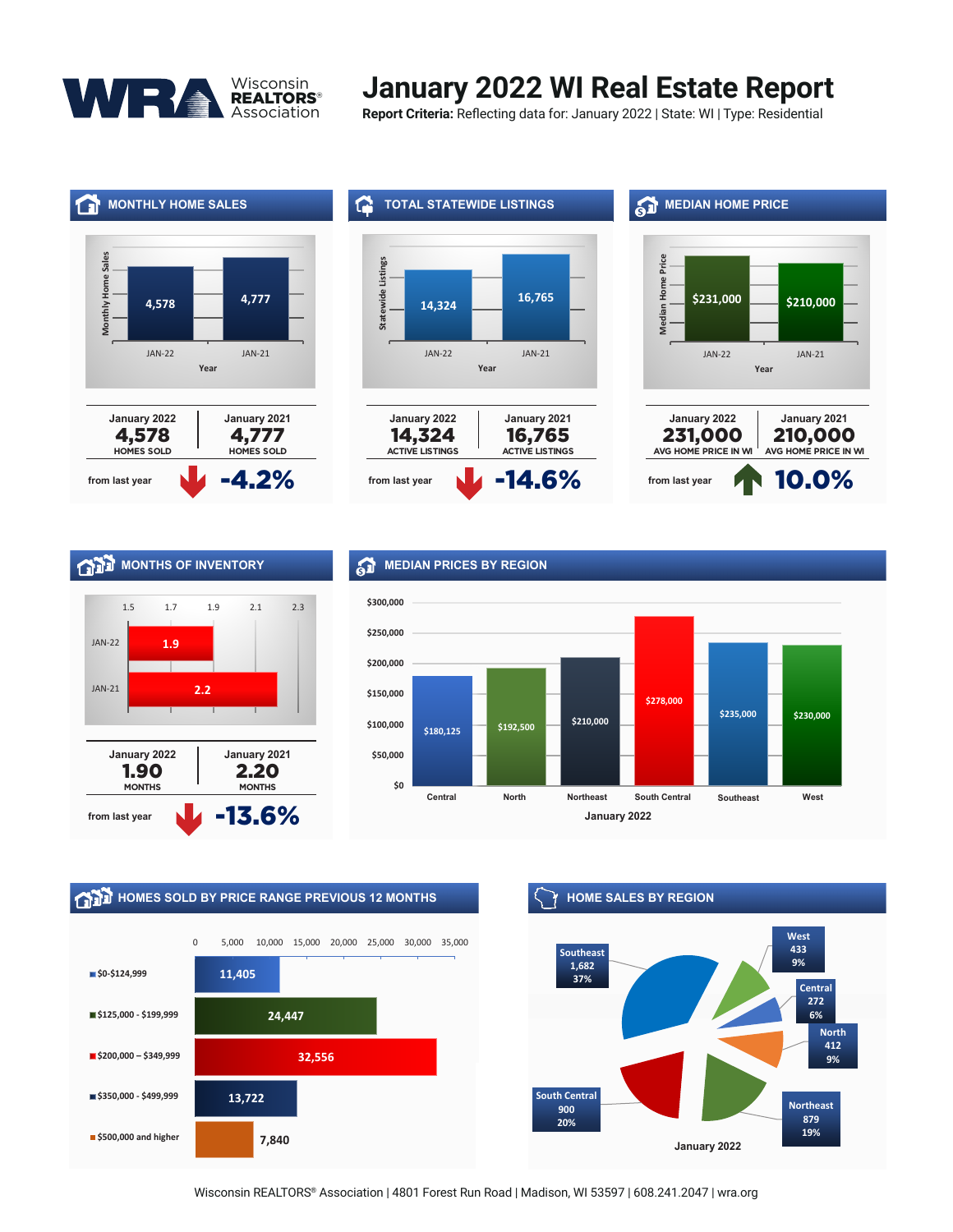

## **January 2022 WI Real Estate Report**

**Report Criteria:** Reflecting data for: January 2022 | State: WI | Type: Residential



\* Data based on Freddie Mac, 30 year fixed-rate mortgage rates

#### **MONTHS OF INVENTORY BY URBAN CLASSIFICATION**



*Metropolitan counties include: Brown, Calumet, Chippewa, Columbia, Dane, Douglas, Eau Claire, Fond du Lac, Green, Iowa, Kenosha, Kewaunee, La Crosse, Marathon, Milwaukee, Oconto, Ozaukee, Outagamie, Pierce, Racine, Rock, Sheboygan, St. Croix, Washington, Waukesha and Winnebago.* 

*Micropolitan counties include: Dodge, Dunn, Florence, Grant, Jefferson, Lincoln, Manitowoc, Marinette, Menominee, Portage, Sauk, Shawano, Walworth and Wood.*

*Rural counties include: Adams, Ashland, Barron, Bayfield, Buffalo, Burnett, Clark, Crawford, Door, Forest, Green Lake, Iron, Jackson, Juneau, Lafayette, Langlade, Marquette, Monroe, Oneida, Pepin, Polk, Price, Rusk, Richland, Sawyer, Taylor, Trempealeau, Vernon, Vilas, Washburn, Waupaca and Waushara.*

#### **n** S HOUSING AFFORDABILITY INDEX

A value of 100 means a family with the median income has exactly enough income to qualify for a mortgage on a median-priced home.



*The Wisconsin Housing Affordability Index shows the portion of the medianpriced home that a qualified buyer with median family income can afford to buy, assuming 20% down and the remaining balance financed with a 30-year fixed mortgage at current rates.*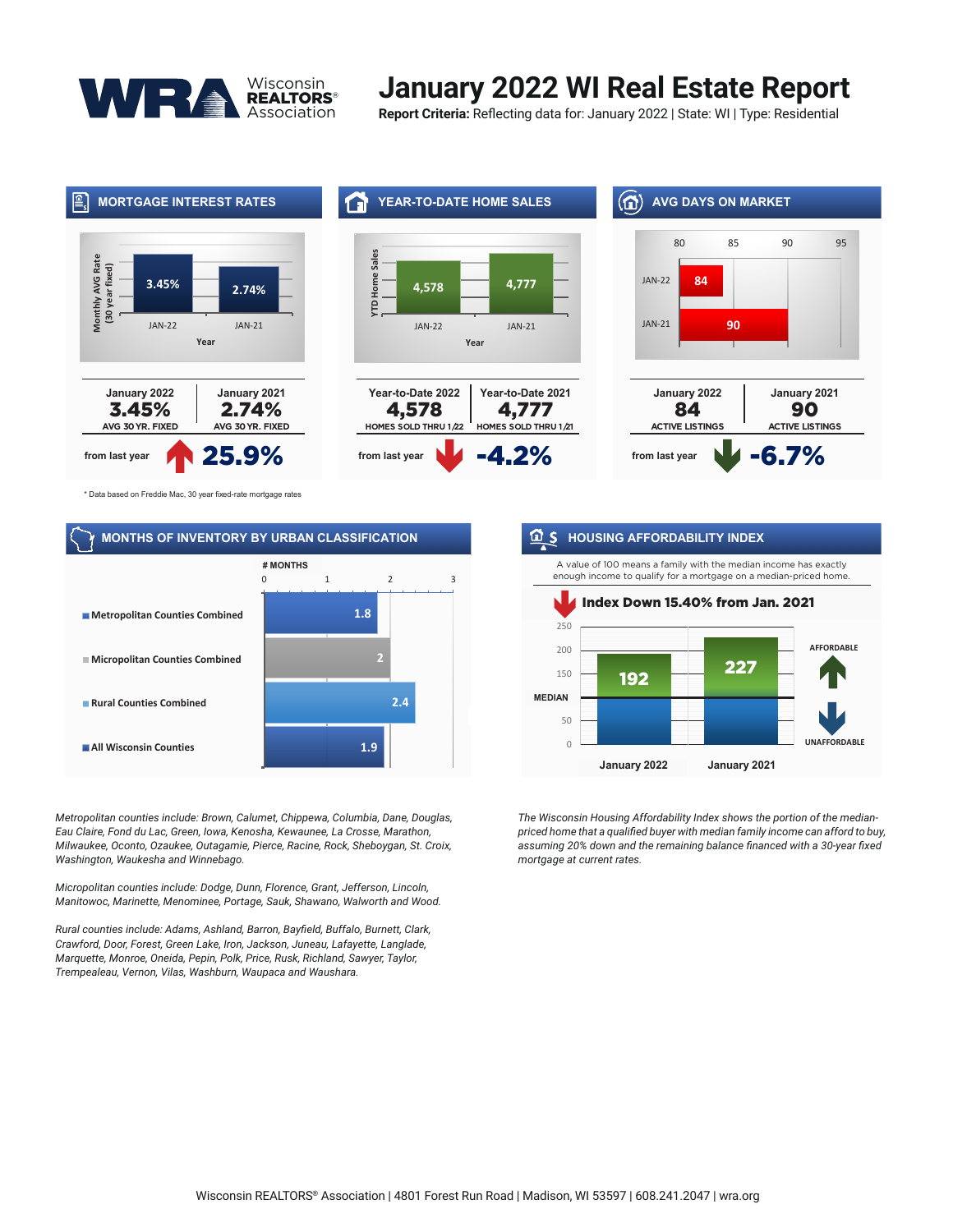

#### **JANUARY 2022 TALKING POINTS**

- January 2022 existing home sales fell 4.2% relative to that same month last year as tight inventories continued to constrain the housing market. The inventory problem pushed the statewide median price to \$231,000 in January 2022, an increase of 10% over January 2021.
- Although the state did not quite match the record January sales of last year, January 2022 still experienced the second strongest sales for the month of January since the WRA re-benchmarked its data collection protocols in 2005. This suggests that housing demand remains very strong even with significant home price appreciation.
- Regionally, sales fell significantly in the less urban regions of the state. Over the past 12 months, existing home sales fell 14.9% in the North region, and they fell 15.3% in the Central region. In contrast, sales were down modestly in the South Central region, down 5.5%, and the Southeast region, down 2.9%. Finally, they rose 0.7% in the Northeast region and increased 4.3% in the West region of the state.
- The 30-year fixed mortgage rate increased by just over a third of a percent since December, and it rose by

nearly three quarters of a percent in the last 12 months. However, mortgage rates remain low by historical standards, with the 30-year fixed-rate mortgage standing at just 3.45% in January 2022.

- Total listings fell 14.6% from their levels 12 months earlier, driving months of supply down to just 1.9 months in January. It has been six years since the January supply of homes was at the six-month mark, which indicates a balanced housing market.
- The Wisconsin Housing Affordability index shows the portion of the median-priced home that a buyer with median family income qualifies to purchase, assuming a 20% down payment and a 30-year fixed-rate mortgage financing the remaining balance. The January index indicates that buyer qualifies to purchase 192% of the median-priced home. While still affordable, the index is down from 227% a year earlier, showing that the combination of rising mortgage rates and rising home prices continues to diminish housing affordability in the state.

#### **TIGHT INVENTORY KEEPS SELLERS IN THE DRIVER'S SEAT**



"With housing demand so strong and inventory so tight, this is the strongest seller's market in years. With such limited supply, this is a great time to list your home. A REALTOR® who is experienced can help homeowners get the best price for their home, which is often their most important asset."

#### **Brad Lois**

2022 Chairman of the Board of Directors, Wisconsin REALTORS® Association

#### **INFLATION PROBLEM INTENSIFIES**



"Annual inflation rates continue to rise, with headline inflation increasing to an annual rate of 7.5% in January. Ongoing supply chain problems and labor shortages combined with spikes in energy prices has the Federal Reserve on alert. To keep the economy from further overheating, the Fed is likely to begin raising short-term interest rates more aggressively than was suggested in its December meeting. Containing inflationary expectations is the best way to keep mortgage rates from rising more quickly.

**Dave Clark** Marquette University Economist and WRA Consultant

#### **TAKING ADVANTAGE OF CURRENT MORTGAGE RATES**



"Mortgage rates have been trending up since last September, but they are still less than a percent higher than the all-time low we saw at the end of 2020. However, you need to move quickly, and working with a REALTOR® who knows your local market is the best way to find a home in this strong seller's market. Having your financing lined up will increase the likelihood of success in this tight market."

**Michael Theo** President & CEO, Wisconsin REALTORS® Association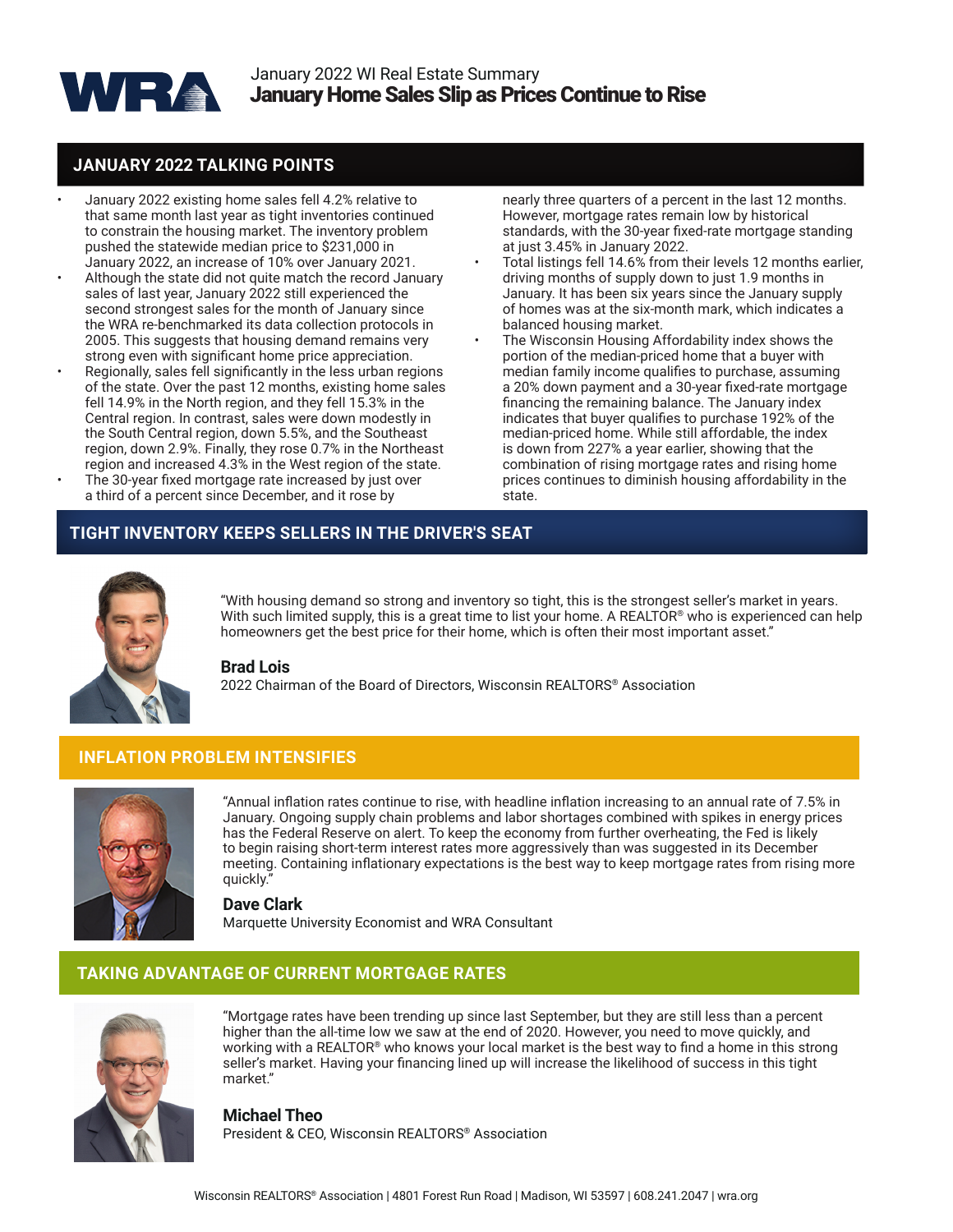

| <b>Summary of Wisconsin Housing Statistics</b> |                                        |                |           |                     |            |          |  |  |  |  |  |
|------------------------------------------------|----------------------------------------|----------------|-----------|---------------------|------------|----------|--|--|--|--|--|
|                                                |                                        | <b>Monthly</b> |           | <b>Year-to-Date</b> |            |          |  |  |  |  |  |
|                                                | <b>Jan</b>                             | <b>Jan</b>     | %         | <b>Jan</b>          | <b>Jan</b> | %        |  |  |  |  |  |
|                                                | 2022<br>2021<br>Change<br>2022<br>2021 |                |           |                     |            |          |  |  |  |  |  |
| <b>Unit Sales</b>                              | 4,578                                  | 4,777          | $-4.2%$   | 4,578               | 4,777      | $-4.2%$  |  |  |  |  |  |
| <b>Median Price</b>                            | \$231,000                              | \$210,000      | $+10.0\%$ | \$231,000           | \$210,000  | $+10.0%$ |  |  |  |  |  |
| <b>New Listings</b>                            | 4,832                                  | 5,480          | $-11.8\%$ | X                   | X          | X        |  |  |  |  |  |
| <b>Total Listings</b>                          | 14,324                                 | 16,765         | $-14.6\%$ | X                   | X          | X        |  |  |  |  |  |
| <b>Months of Inventory</b>                     | 1.9                                    | 2.2            | $-13.6%$  | X                   | X          | X        |  |  |  |  |  |
| <b>Average Days on Market</b>                  | 84                                     | 90             | $-6.7\%$  | X                   | X          | X        |  |  |  |  |  |
| <b>WI Housing Affordability Index</b>          | 192                                    | 227            | $-15.4\%$ | X                   | X          | X        |  |  |  |  |  |

| <b>Housing Price Range Statistics</b> |                                                       |                                                                               |                                                      |                                                                |                                                                  |  |  |  |  |  |  |  |
|---------------------------------------|-------------------------------------------------------|-------------------------------------------------------------------------------|------------------------------------------------------|----------------------------------------------------------------|------------------------------------------------------------------|--|--|--|--|--|--|--|
| <b>Price Range</b>                    | <b>Total</b><br><b>Jan</b><br>2022<br><b>Listings</b> | <b>Average</b><br>Days on<br><b>Market</b><br>(Feb 2021 -<br><b>Jan 2022)</b> | <b>Total Sold</b><br>(Feb 2021 -<br><b>Jan 2022)</b> | <b>Total Volume</b><br>Sold<br>(Feb 2021 -<br><b>Jan 2022)</b> | <b>Months of</b><br>Inventory<br>(Feb 2021 -<br><b>Jan 2022)</b> |  |  |  |  |  |  |  |
| \$0-\$124,999                         | 1,950                                                 | 158                                                                           | 11,405                                               | \$1,022,158,023                                                | 2.1                                                              |  |  |  |  |  |  |  |
| \$125,000 - \$199,999                 | 3,283                                                 | 108                                                                           | 24,447                                               | \$4,098,898,778                                                | 1.6                                                              |  |  |  |  |  |  |  |
| $$200,000 - $349,999$                 | 4,387                                                 | 118                                                                           | 32,556                                               | \$8,972,238,918                                                | 1.6                                                              |  |  |  |  |  |  |  |
| \$350,000 - \$499,999                 | 2,632                                                 | 133                                                                           | 13,722                                               | \$5,734,007,769                                                | 2.3                                                              |  |  |  |  |  |  |  |
| \$500,000 and higher                  | 2,072                                                 | 168                                                                           | 7,840                                                | \$6,064,014,966                                                | 3.2                                                              |  |  |  |  |  |  |  |

| <b>Inventory by Urban Classification</b> |                 |                 |  |  |  |  |  |  |  |  |
|------------------------------------------|-----------------|-----------------|--|--|--|--|--|--|--|--|
| <b>County type</b>                       | <b>Jan 2022</b> | <b>Jan 2021</b> |  |  |  |  |  |  |  |  |
| <b>Metropolitan Counties Combined</b>    | 1.8             | 2.0             |  |  |  |  |  |  |  |  |
| <b>Micropolitan Counties Combined</b>    | 2.0             | 2.4             |  |  |  |  |  |  |  |  |
| <b>Rural Counties Combined</b>           | 2.4             | 3.0             |  |  |  |  |  |  |  |  |
| <b>All Wisconsin Counties</b>            | 1 Q             | つつ              |  |  |  |  |  |  |  |  |

*Metropolitan counties include: Brown, Calumet, Chippewa, Columbia, Dane, Douglas, Eau Claire, Fond du Lac, Green, Iowa, Kenosha, Kewaunee, La Crosse, Marathon, Milwaukee, Oconto, Ozaukee, Outagamie, Pierce, Racine, Rock, Sheboygan, St. Croix, Washington, Waukesha, and Winnebago.* 

*Micropolitan counties include: Dodge, Dunn, Florence, Grant, Jefferson, Lincoln, Manitowoc, Marinette, Menominee, Portage, Sauk, Shawano, Walworth and Wood.*

*Rural counties include: Adams, Ashland, Barron, Bayfield, Buffalo, Burnett, Clark, Crawford, Door, Forest, Green Lake, Iron, Jackson, Juneau, Lafayette, Langlade, Marquette, Monroe, Oneida, Pepin, Polk, Price, Rusk, Richland, Sawyer, Taylor, Trempealeau, Vernon, Vilas, Washburn, Waupaca and Waushara.*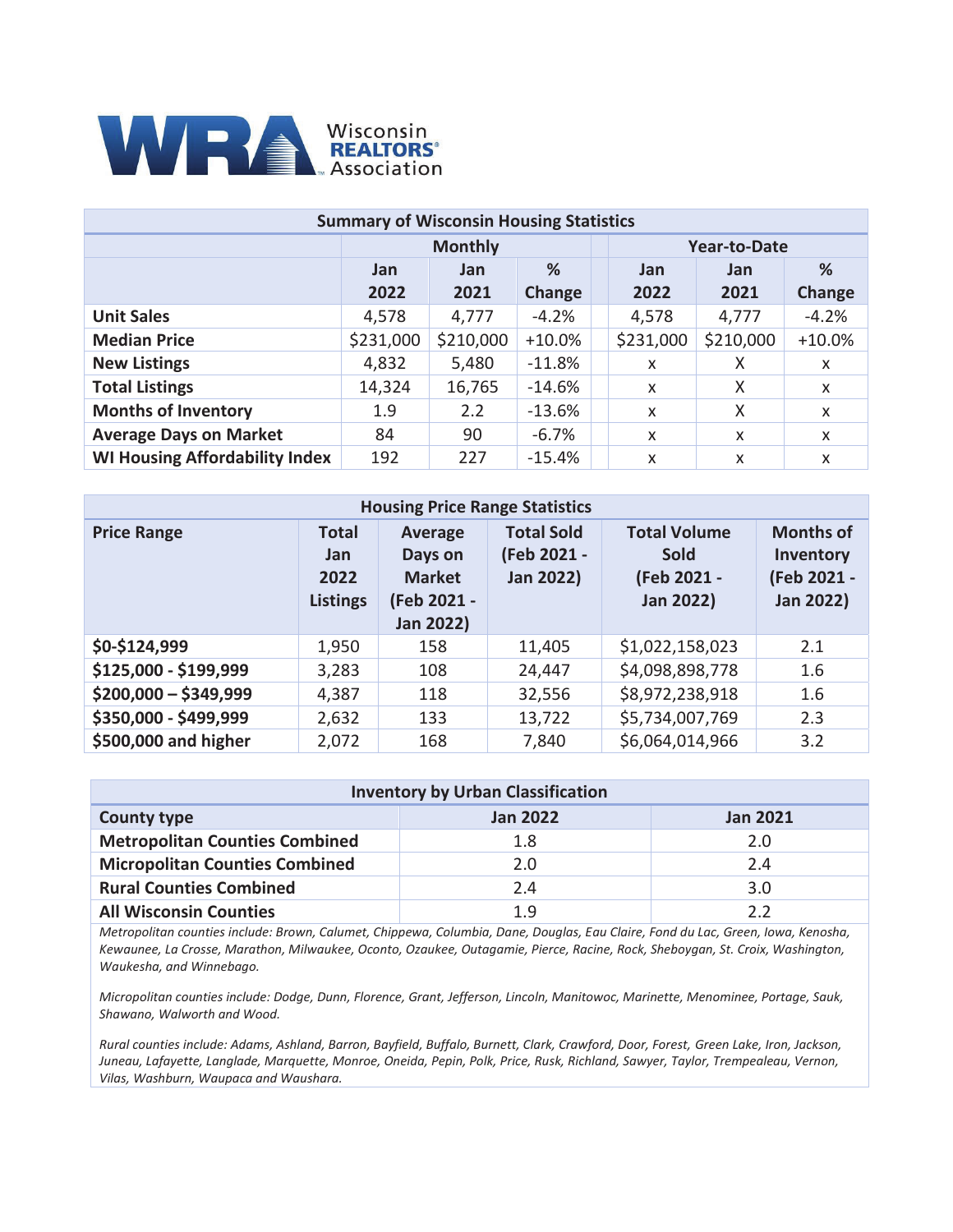

## Wisconsin Wisconsin Regional Report<br>REALTORS Provided by the Wisconsin REALTORS® Association

#### **Report Criteria:** Reflecting data for: January 2022 | State: WI | Type: Residential

|         |                                  | <b>Median Price</b> |         | <b>Sales</b> |        |        | <b>Months Inventory</b> |        |        | <b>Avg Days On Market</b> |        |        |          |
|---------|----------------------------------|---------------------|---------|--------------|--------|--------|-------------------------|--------|--------|---------------------------|--------|--------|----------|
| Region  | County                           | 1/2022              | 1/2021  | % Change     | 1/2022 | 1/2021 | % Change                | 1/2022 | 1/2021 | % Change                  | 1/2022 | 1/2021 | % Change |
| Central | Adams                            | 216,000             | 135,250 | $+59.7%$     | 25     | 26     | $-3.8%$                 | 2.7    | 2.8    | $-3.6%$                   | 115    | 84     | $+36.9%$ |
|         | Clark                            | 162,450             | 148,000 | $+9.8%$      | 24     | 21     | $+14.3%$                | 2.3    | 3.7    | $-37.8%$                  | 96     | 142    | $-32.4%$ |
|         | Juneau                           | 153,000             | 205,000 | $-25.4%$     | 25     | 31     | $-19.4%$                | 3.3    | 3.0    | $+10.0%$                  | 94     | 124    | $-24.2%$ |
|         | Marathon                         | 179,950             | 159,325 | $+12.9%$     | 84     | 112    | $-25.0%$                | 1.7    | 2.3    | $-26.1%$                  | 97     | 109    | $-11.0%$ |
|         | Marquette                        | 220,000             | 179,900 | $+22.3%$     | 15     | 11     | $+36.4%$                | 2.8    | 2.8    | 0.0%                      | 80     | 258    | $-69.0%$ |
|         | Portage                          | 232,500             | 201,000 | $+15.7%$     | 34     | 43     | $-20.9%$                | 1.7    | 2.1    | $-19.0%$                  | 73     | 99     | $-26.3%$ |
|         | Waushara                         | <b>NA</b>           | 237,250 | <b>NA</b>    | 9      | 10     | $-10.0%$                | 2.2    | 1.9    | $+15.8%$                  | 89     | 78     | $+14.1%$ |
|         | Wood                             | 145,500             | 134,000 | $+8.6%$      | 56     | 67     | $-16.4%$                | 1.7    | 2.2    | $-22.7%$                  | 86     | 90     | $-4.4%$  |
|         | <b>Central Regional</b><br>Total | 180,125             | 161,000 | $+11.9%$     | 272    | 321    | $-15.3%$                | 2.0    | 2.5    | $-20.0%$                  | 92     | 109    | $-15.6%$ |

|        |                             |           | <b>Median Price</b> |           |        | <b>Sales</b> |           |        | <b>Months Inventory</b> |          | <b>Avg Days On Market</b> |           |           |
|--------|-----------------------------|-----------|---------------------|-----------|--------|--------------|-----------|--------|-------------------------|----------|---------------------------|-----------|-----------|
| Region | County                      | 1/2022    | 1/2021              | % Change  | 1/2022 | 1/2021       | % Change  | 1/2022 | 1/2021                  | % Change | 1/2022                    | 1/2021    | % Change  |
| North  | Ashland                     | 97,500    | 60,000              | $+62.5%$  | 12     | 18           | $-33.3%$  | 3.0    | 4.7                     | $-36.2%$ | 129                       | 96        | $+34.4%$  |
|        | Barron                      | 164,500   | 152,450             | $+7.9%$   | 47     | 50           | $-6.0%$   | 1.7    | 2.4                     | $-29.2%$ | 92                        | 121       | $-24.0%$  |
|        | Bayfield                    | 315,000   | 324,000             | $-2.8%$   | 11     | 16           | $-31.3%$  | 2.8    | 3.9                     | $-28.2%$ | 119                       | 231       | $-48.5%$  |
|        | Burnett                     | 235,000   | 235,000             | 0.0%      | 27     | 27           | 0.0%      | 1.7    | 1.7                     | 0.0%     | 89                        | 133       | $-33.1%$  |
|        | Douglas                     | 174,750   | 152,500             | $+14.6%$  | 30     | 26           | $+15.4%$  | 1.8    | 2.1                     | $-14.3%$ | 66                        | 78        | $-15.4%$  |
|        | Florence                    | <b>NA</b> | <b>NA</b>           | <b>NA</b> | 2      | <b>NA</b>    | <b>NA</b> | 4.5    | 3.9                     | $+15.4%$ | 18                        | <b>NA</b> | <b>NA</b> |
|        | Forest                      | <b>NA</b> | 92,000              | <b>NA</b> | 8      | 18           | $-55.6%$  | 3.3    | 3.3                     | 0.0%     | 174                       | 107       | $+62.6%$  |
|        | Iron                        | 260,000   | <b>NA</b>           | <b>NA</b> | 11     | 8            | $+37.5%$  | 2.2    | 4.6                     | $-52.2%$ | 132                       | 201       | $-34.3%$  |
|        | Langlade                    | 153,950   | 124,000             | $+24.2%$  | 20     | 17           | $+17.6%$  | 2.7    | 3.7                     | $-27.0%$ | 121                       | 99        | $+22.2%$  |
|        | Lincoln                     | 139,000   | 185,558             | $-25.1%$  | 25     | 37           | $-32.4%$  | 2.2    | 2.7                     | $-18.5%$ | 73                        | 145       | $-49.7%$  |
|        | Oneida                      | 210,000   | 189,000             | $+11.1%$  | 51     | 77           | $-33.8%$  | 1.7    | 2.4                     | $-29.2%$ | 129                       | 131       | $-1.5%$   |
|        | Polk                        | 270,000   | 200,000             | $+35.0%$  | 39     | 40           | $-2.5%$   | 1.9    | 2.2                     | $-13.6%$ | 122                       | 105       | $+16.2%$  |
|        | Price                       | 156,000   | 115,150             | $+35.5%$  | 21     | 24           | $-12.5%$  | 2.7    | 5.3                     | $-49.1%$ | 102                       | 180       | $-43.3%$  |
|        | Rusk                        | <b>NA</b> | 148,700             | <b>NA</b> | 9      | 18           | $-50.0%$  | 2.4    | 2.2                     | $+9.1%$  | 70                        | 117       | $-40.2%$  |
|        | Sawyer                      | 224,950   | 264,400             | $-14.9%$  | 40     | 36           | $+11.1%$  | 2.3    | 3.1                     | $-25.8%$ | 165                       | 139       | $+18.7%$  |
|        | Taylor                      | 150,000   | <b>NA</b>           | <b>NA</b> | 19     | 9            | $+111.1%$ | 2.5    | 2.8                     | $-10.7%$ | 76                        | 79        | $-3.8%$   |
|        | Vilas                       | 372,000   | 215,000             | $+73.0%$  | 26     | 43           | $-39.5%$  | 2.5    | 2.8                     | $-10.7%$ | 100                       | 171       | $-41.5%$  |
|        | Washburn                    | 272,889   | 156,250             | $+74.6%$  | 14     | 20           | $-30.0%$  | 1.9    | 2.5                     | $-24.0%$ | 105                       | 126       | $-16.7%$  |
|        | <b>North Regional Total</b> | 192,500   | 165,000             | $+16.7%$  | 412    | 484          | $-14.9%$  | 2.2    | 2.8                     | $-21.4%$ | 109                       | 132       | $-17.4%$  |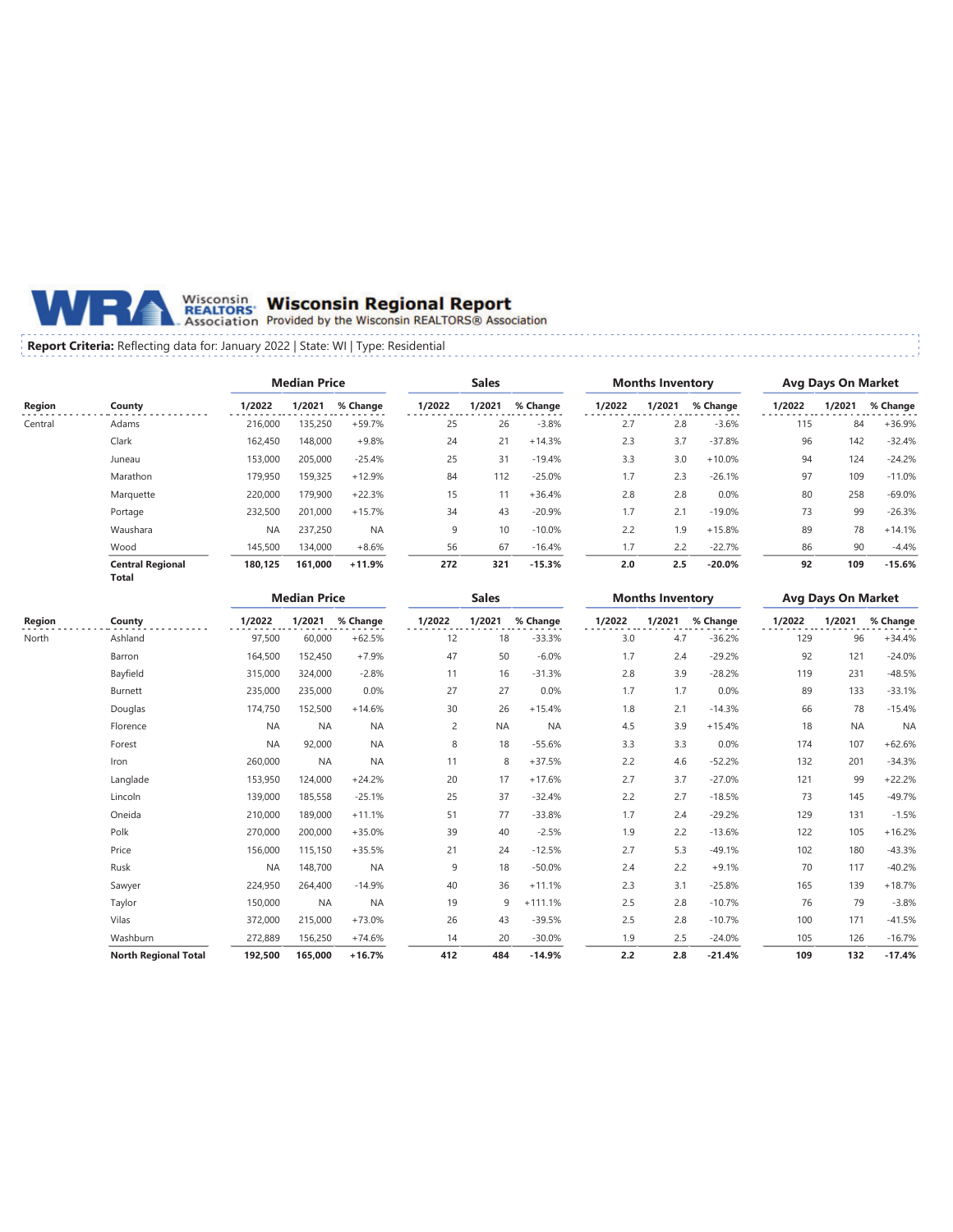|           |                                           | <b>Median Price</b> |           |           | <b>Sales</b> |           |           | <b>Months Inventory</b> |        | <b>Avg Days On Market</b> |           |           |           |
|-----------|-------------------------------------------|---------------------|-----------|-----------|--------------|-----------|-----------|-------------------------|--------|---------------------------|-----------|-----------|-----------|
| Region    | County                                    | 1/2022              | 1/2021    | % Change  | 1/2022       | 1/2021    | % Change  | 1/2022                  | 1/2021 | % Change                  | 1/2022    | 1/2021    | % Change  |
| Northeast | Brown                                     | 246,000             | 210,000   | $+17.1%$  | 195          | 206       | $-5.3%$   | 1.7                     | 1.7    | 0.0%                      | 79        | 72        | $+9.7%$   |
|           | Calumet                                   | 230,000             | 219,900   | $+4.6%$   | 32           | 41        | $-22.0%$  | 1.9                     | 2.0    | $-5.0%$                   | 79        | 75        | $+5.3%$   |
|           | Door                                      | 385,000             | 245,500   | $+56.8%$  | 29           | 42        | $-31.0%$  | 3.4                     | 4.1    | $-17.1%$                  | 116       | 95        | $+22.1%$  |
|           | Fond du Lac                               | 167,500             | 152,000   | $+10.2%$  | 77           | 97        | $-20.6%$  | 1.8                     | 2.0    | $-10.0%$                  | 79        | 98        | $-19.4%$  |
|           | Green Lake                                | 168,540             | 128,500   | $+31.2%$  | 17           | 10        | $+70.0%$  | 2.5                     | 4.0    | $-37.5%$                  | 96        | 148       | $-35.1%$  |
|           | Kewaunee                                  | 165,000             | 167,450   | $-1.5%$   | 24           | 16        | $+50.0%$  | 2.5                     | 3.0    | $-16.7%$                  | 54        | 106       | $-49.1%$  |
|           | Manitowoc                                 | 145,500             | 132,000   | $+10.2%$  | 74           | 57        | $+29.8%$  | 1.6                     | 1.9    | $-15.8%$                  | 67        | 82        | $-18.3%$  |
|           | Marinette                                 | 143,000             | 117,000   | $+22.2%$  | 41           | 25        | $+64.0%$  | 1.6                     | 2.9    | $-44.8%$                  | 103       | 124       | $-16.9%$  |
|           | Menominee                                 | <b>NA</b>           | <b>NA</b> | <b>NA</b> | <b>NA</b>    | <b>NA</b> | <b>NA</b> | 2.8                     | 2.3    | $+21.7%$                  | <b>NA</b> | <b>NA</b> | <b>NA</b> |
|           | Oconto                                    | 225,000             | 210,000   | $+7.1%$   | 29           | 37        | $-21.6%$  | 2.0                     | 2.3    | $-13.0%$                  | 98        | 94        | $+4.3%$   |
|           | Outagamie                                 | 250,500             | 202,500   | $+23.7%$  | 138          | 134       | $+3.0%$   | 1.8                     | 1.6    | $+12.5%$                  | 65        | 67        | $-3.0%$   |
|           | Shawano                                   | 180,000             | 144,444   | $+24.6%$  | 29           | 27        | $+7.4%$   | 2.3                     | 2.1    | $+9.5%$                   | 92        | 83        | $+10.8%$  |
|           | Waupaca                                   | 201,000             | 152,500   | $+31.8%$  | 50           | 42        | $+19.0%$  | 2.2                     | 2.8    | $-21.4%$                  | 99        | 106       | $-6.6%$   |
|           | Winnebago                                 | 199,900             | 180,000   | $+11.1%$  | 144          | 139       | $+3.6%$   | 1.8                     | 1.7    | $+5.9%$                   | 76        | 71        | $+7.0%$   |
|           | <b>Northeast Regional</b><br><b>Total</b> | 210,000             | 185,000   | $+13.5%$  | 879          | 873       | $+0.7%$   | 1.9                     | 2.1    | $-9.5%$                   | 79        | 82        | $-3.7%$   |

|               |                                               |           | <b>Median Price</b> |           |        | <b>Sales</b>   |          |        | <b>Months Inventory</b> |          |        | <b>Avg Days On Market</b> |          |  |
|---------------|-----------------------------------------------|-----------|---------------------|-----------|--------|----------------|----------|--------|-------------------------|----------|--------|---------------------------|----------|--|
| Region        | County                                        | 1/2022    | 1/2021              | % Change  | 1/2022 | 1/2021         | % Change | 1/2022 | 1/2021                  | % Change | 1/2022 | 1/2021                    | % Change |  |
| South Central | Columbia                                      | 244,000   | 215,000             | $+13.5%$  | 35     | 45             | $-22.2%$ | 1.8    | 2.1                     | $-14.3%$ | 104    | 85                        | $+22.4%$ |  |
|               | Crawford                                      | 162,835   | 116,250             | $+40.1%$  | 12     | 10             | $+20.0%$ | 3.6    | 3.3                     | $+9.1%$  | 124    | 218                       | $-43.1%$ |  |
|               | Dane                                          | 357,750   | 316,500             | $+13.0%$  | 418    | 446            | $-6.3%$  | 1.7    | 2.0                     | $-15.0%$ | 86     | 96                        | $-10.4%$ |  |
|               | Dodge                                         | 192,000   | 178,100             | $+7.8%$   | 91     | 53             | $+71.7%$ | 1.8    | 2.3                     | $-21.7%$ | 84     | 87                        | $-3.4%$  |  |
|               | Grant                                         | 153,700   | 145,000             | $+6.0%$   | 24     | 35             | $-31.4%$ | 3.1    | 3.0                     | $+3.3%$  | 104    | 129                       | $-19.4%$ |  |
|               | Green                                         | 255,000   | 139,500             | $+82.8%$  | 25     | 22             | $+13.6%$ | 2.3    | 2.0                     | $+15.0%$ | 77     | 61                        | $+26.2%$ |  |
|               | lowa                                          | 269,000   | 208,000             | $+29.3%$  | 18     | 17             | $+5.9%$  | 2.7    | 3.0                     | $-10.0%$ | 100    | 92                        | $+8.7%$  |  |
|               | Jefferson                                     | 230,050   | 240,000             | $-4.1%$   | 64     | 83             | $-22.9%$ | 2.1    | 2.2                     | $-4.5%$  | 90     | 80                        | $+12.5%$ |  |
|               | Lafayette                                     | <b>NA</b> | <b>NA</b>           | <b>NA</b> | 5      | 9              | $-44.4%$ | 2.4    | 3.4                     | $-29.4%$ | 125    | 147                       | $-15.0%$ |  |
|               | Richland                                      | 239,000   | <b>NA</b>           | <b>NA</b> | 11     | $\overline{7}$ | $+57.1%$ | 3.3    | 3.3                     | 0.0%     | 83     | 91                        | $-8.8%$  |  |
|               | Rock                                          | 176,500   | 183,000             | $-3.6%$   | 156    | 160            | $-2.5%$  | 2.0    | 2.0                     | 0.0%     | 75     | 82                        | $-8.5%$  |  |
|               | Sauk                                          | 225,000   | 217,000             | $+3.7%$   | 41     | 65             | $-36.9%$ | 2.1    | 2.4                     | $-12.5%$ | 70     | 101                       | $-30.7%$ |  |
|               | <b>South Central</b><br><b>Regional Total</b> | 278,000   | 255,000             | $+9.0%$   | 900    | 952            | $-5.5%$  | 1.9    | 2.2                     | $-13.6%$ | 85     | 93                        | $-8.6%$  |  |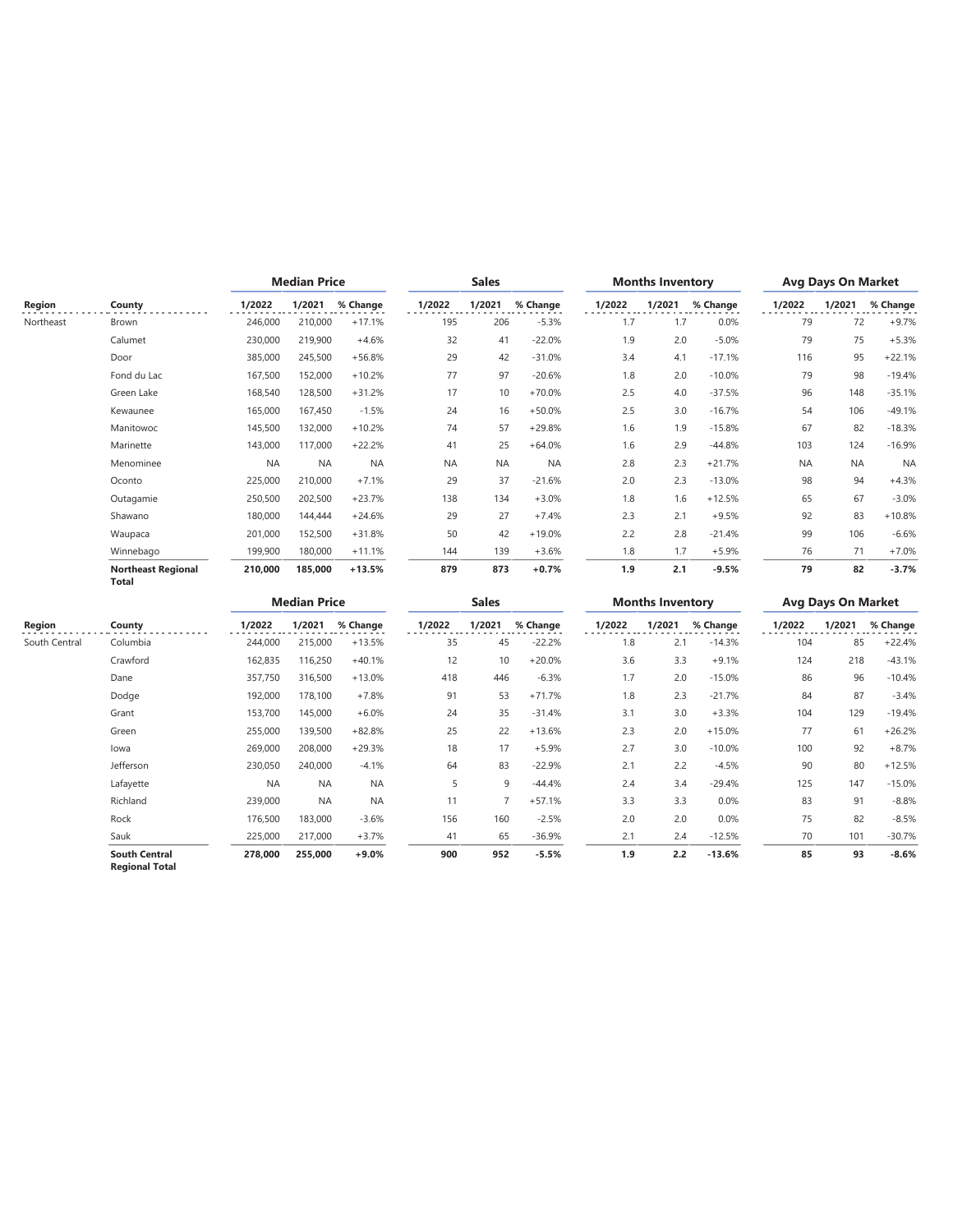|           |                                           | <b>Median Price</b> |                     |           | <b>Sales</b>   |                |          |        | <b>Months Inventory</b> |          | <b>Avg Days On Market</b> |                           |          |
|-----------|-------------------------------------------|---------------------|---------------------|-----------|----------------|----------------|----------|--------|-------------------------|----------|---------------------------|---------------------------|----------|
| Region    | County                                    | 1/2022              | 1/2021              | % Change  | 1/2022         | 1/2021         | % Change | 1/2022 | 1/2021                  | % Change | 1/2022                    | 1/2021                    | % Change |
| Southeast | Kenosha                                   | 231,000             | 205,000             | $+12.7%$  | 137            | 135            | $+1.5%$  | 1.7    | 2.1                     | $-19.0%$ | 74                        | 75                        | $-1.3%$  |
|           | Milwaukee                                 | 199,000             | 178,500             | $+11.5%$  | 744            | 733            | $+1.5%$  | 2.0    | 2.2                     | $-9.1%$  | 70                        | 71                        | $-1.4%$  |
|           | Ozaukee                                   | 365,250             | 363,495             | $+0.5%$   | 74             | 84             | $-11.9%$ | 2.1    | 2.2                     | $-4.5%$  | 85                        | 90                        | $-5.6%$  |
|           | Racine                                    | 205,000             | 193,950             | $+5.7%$   | 168            | 168            | 0.0%     | 1.8    | 2.1                     | $-14.3%$ | 90                        | 74                        | $+21.6%$ |
|           | Sheboygan                                 | 199,900             | 160,000             | $+24.9%$  | 85             | 97             | $-12.4%$ | 1.8    | 2.2                     | $-18.2%$ | 66                        | 81                        | $-18.5%$ |
|           | Walworth                                  | 280,000             | 287,000             | $-2.4%$   | 99             | 104            | $-4.8%$  | 2.2    | 2.8                     | $-21.4%$ | 80                        | 97                        | $-17.5%$ |
|           | Washington                                | 291,250             | 302,450             | $-3.7%$   | 121            | 98             | $+23.5%$ | 1.5    | 1.9                     | $-21.1%$ | 80                        | 80                        | 0.0%     |
|           | Waukesha                                  | 369,950             | 330,900             | $+11.8%$  | 254            | 313            | $-18.8%$ | 1.5    | 1.6                     | $-6.3%$  | 80                        | 83                        | $-3.6%$  |
|           | <b>Southeast Regional</b><br><b>Total</b> | 235,000             | 220,000             | $+6.8%$   | 1,682          | 1,732          | $-2.9%$  | 1.8    | 2.1                     | $-14.3%$ | 76                        | 77                        | $-1.3%$  |
|           |                                           |                     | <b>Median Price</b> |           |                | <b>Sales</b>   |          |        | <b>Months Inventory</b> |          |                           | <b>Avg Days On Market</b> |          |
| Region    | County                                    | 1/2022              | 1/2021              | % Change  | 1/2022         | 1/2021         | % Change | 1/2022 | 1/2021                  | % Change | 1/2022                    | 1/2021                    | % Change |
| West      | Buffalo                                   | <b>NA</b>           | <b>NA</b>           | <b>NA</b> | 5              | 6              | $-16.7%$ | 2.6    | 3.5                     | $-25.7%$ | 109                       | 55                        | $+98.2%$ |
|           | Chippewa                                  | 192,500             | 210,000             | $-8.3%$   | 52             | 46             | $+13.0%$ | 2.2    | 2.4                     | $-8.3%$  | 85                        | 103                       | $-17.5%$ |
|           | Dunn                                      | 243,450             | 179,900             | $+35.3%$  | 42             | 27             | $+55.6%$ | 1.8    | 2.3                     | $-21.7%$ | 76                        | 91                        | $-16.5%$ |
|           | Eau Claire                                | 248,450             | 215,000             | $+15.6%$  | 80             | 84             | $-4.8%$  | 1.8    | 2.5                     | $-28.0%$ | 95                        | 83                        | $+14.5%$ |
|           | Jackson                                   | 182,500             | 148,500             | $+22.9%$  | 15             | 15             | 0.0%     | 2.7    | 3.7                     | $-27.0%$ | 83                        | 123                       | $-32.5%$ |
|           | La Crosse                                 | 235,000             | 215,200             | $+9.2%$   | 94             | 76             | $+23.7%$ | 1.5    | 1.6                     | $-6.3%$  | 82                        | 75                        | $+9.3%$  |
|           | Monroe                                    | 230,000             | 156,500             | $+47.0%$  | 36             | 32             | $+12.5%$ | 2.0    | 2.4                     | $-16.7%$ | 80                        | 103                       | $-22.3%$ |
|           | Pepin                                     | <b>NA</b>           | <b>NA</b>           | <b>NA</b> | $\overline{c}$ | $\overline{4}$ | $-50.0%$ | 2.3    | 3.0                     | $-23.3%$ | 91                        | 134                       | $-32.1%$ |
|           | Pierce                                    | 245,500             | 259,900             | $-5.5%$   | 24             | 19             | $+26.3%$ | 1.9    | 2.8                     | $-32.1%$ | 112                       | 62                        | $+80.6%$ |
|           | St. Croix                                 | 294.000             | 285.634             | $+2.9%$   | 47             | 73             | $-35.6%$ | 2.1    | 2.0                     | $+5.0%$  | 118                       | 91                        | $+29.7%$ |

Trempealeau 161,500 184,500 -12.5% 24 14 +71.4% 2.0 3.1 -35.5% 107 104 +2.9% Vernon 135,000 158,000 -14.6% 12 19 -36.8% 2.1 2.8 -25.0% 93 121 -23.1% **West Regional Total 230,000 216,965 +6.0% 433 415 +4.3% 1.9 2.3 -17.4% 92 90 +2.2%**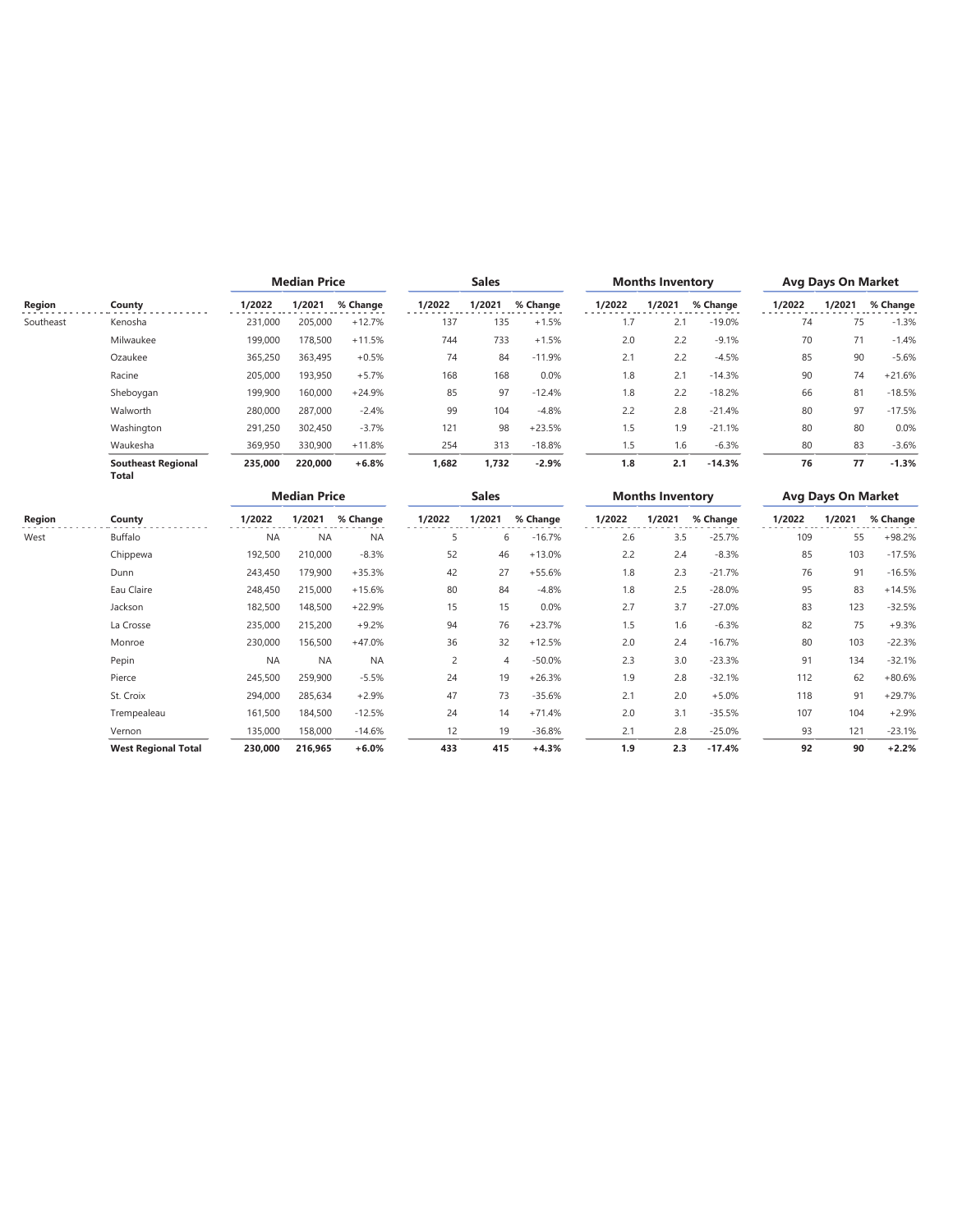|         | <b>Statewide Median Price</b> |                                   |        | <b>Statewide Sales</b>        |          | <b>Statewide Avg Days On Market</b> |                                 |          |  |  |
|---------|-------------------------------|-----------------------------------|--------|-------------------------------|----------|-------------------------------------|---------------------------------|----------|--|--|
| 1/2022  | 1/2021                        | % Change                          | 1/2022 | 1/2021                        | % Change | 1/2022                              | 1/2021                          | % Change |  |  |
| 231.000 | 210,000                       | $+10.0%$                          | 4.578  | 4.777                         | $-4.2%$  | 84                                  | 90                              | $-6.7\%$ |  |  |
|         |                               | <b>Statewide Months Inventory</b> |        | <b>Statewide New Listings</b> |          |                                     | <b>Statewide Total Listings</b> |          |  |  |
| 1/2022  | 1/2021                        | % Change                          | 1/2022 | 1/2021                        | % Change | 1/2022                              | 1/2021                          | % Change |  |  |
| 1.9     | 2.2                           | $-13.6%$                          | 4.832  | 5.480                         | $-11.8%$ | 14.324                              | 16.765                          | $-14.6%$ |  |  |

#### **Price Range Stats**

| <b>Listing Price Range</b> | <b>Current Properties</b><br><b>For Sale</b> | <b>Avg Days On Market</b><br>(sold listings) | <b>Number of Sales</b><br>in Prev 12 months | <b>Total Sales in</b><br><b>Prev 12 Months</b> | <b>Months Inventory</b> |
|----------------------------|----------------------------------------------|----------------------------------------------|---------------------------------------------|------------------------------------------------|-------------------------|
| $$0 - $124,999$            | 1.950                                        | 158                                          | 11,405                                      | 1,022,158,023                                  | 2.1                     |
| \$125,000 - \$199,999      | 3,283                                        | 108                                          | 24.447                                      | 4,098,898,778                                  | 1.6                     |
| \$200,000 - \$349,999      | 4.387                                        | 118                                          | 32,556                                      | 8,972,238,918                                  | 1.6                     |
| \$350,000 - \$499,999      | 2.632                                        | 133                                          | 13,722                                      | 5,734,007,769                                  | 2.3                     |
| $$500,000+$                | 2.072                                        | 168                                          | 7.840                                       | 6,064,014,966                                  | 3.2                     |

#### **Months of Inventory by Broad Urban-Rural Classification**

| Category                       | January 2022 | January 2021 |
|--------------------------------|--------------|--------------|
| Metropolitan Counties Combined | 1.8          | 2.0          |
| Micropolitan Counties Combined | 20           | 24           |
| <b>Rural Counties Combined</b> | 24           | 3.0          |
| State Total                    | 1 9          | 22           |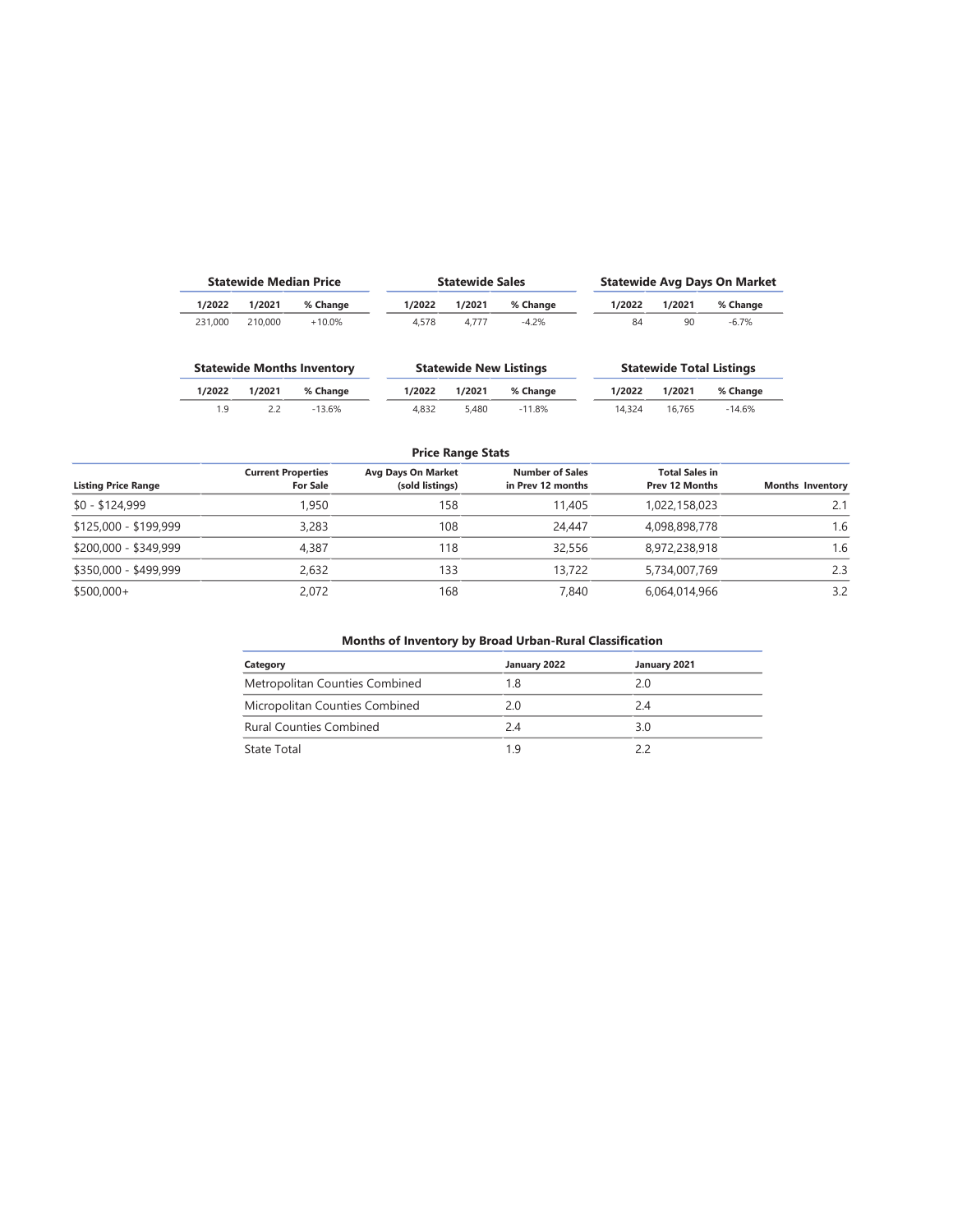

# Wisconsin Wisconsin Regional Report<br>REALTORS Provided by the Wisconsin REALTORS® Association

#### **Report Criteria:** Reflecting YTD data through: January 2022 | State: WI | Type: Residential

|               |                               |                          | <b>YTD Median Price</b>  |           | <b>YTD Sales</b>         |                          |          |  |
|---------------|-------------------------------|--------------------------|--------------------------|-----------|--------------------------|--------------------------|----------|--|
| <b>Region</b> | County                        | <b>Through</b><br>1/2022 | <b>Through</b><br>1/2021 | % Change  | <b>Through</b><br>1/2022 | <b>Through</b><br>1/2021 | % Change |  |
| Central       | Adams                         | 216,000                  | 135,250                  | $+59.7%$  | 25                       | 26                       | $-3.8%$  |  |
|               | Clark                         | 162,450                  | 148,000                  | $+9.8%$   | 24                       | 21                       | $+14.3%$ |  |
|               | Juneau                        | 153,000                  | 205,000                  | $-25.4%$  | 25                       | 31                       | $-19.4%$ |  |
|               | Marathon                      | 179,950                  | 159,325                  | $+12.9%$  | 84                       | 112                      | $-25.0%$ |  |
|               | Marquette                     | 220,000                  | 179,900                  | $+22.3%$  | 15                       | 11                       | $+36.4%$ |  |
|               | Portage                       | 232,500                  | 201,000                  | $+15.7%$  | 34                       | 43                       | $-20.9%$ |  |
|               | Waushara                      | <b>NA</b>                | 237,250                  | <b>NA</b> | 9                        | 10                       | $-10.0%$ |  |
|               | Wood                          | 145,500                  | 134,000                  | $+8.6%$   | 56                       | 67                       | $-16.4%$ |  |
|               | <b>Central Regional Total</b> | 180,125                  | 161,000                  | $+11.9%$  | 272                      | 321                      | $-15.3%$ |  |

|               |                             |                          | <b>YTD Median Price</b>  |           |                          | <b>YTD Sales</b>         |           |  |
|---------------|-----------------------------|--------------------------|--------------------------|-----------|--------------------------|--------------------------|-----------|--|
| <b>Region</b> | County                      | <b>Through</b><br>1/2022 | <b>Through</b><br>1/2021 | % Change  | <b>Through</b><br>1/2022 | <b>Through</b><br>1/2021 | % Change  |  |
| North         | Ashland                     | 97,500                   | 60,000                   | $+62.5%$  | 12                       | 18                       | $-33.3%$  |  |
|               | Barron                      | 164,500                  | 152,450                  | $+7.9%$   | 47                       | 50                       | $-6.0%$   |  |
|               | Bayfield                    | 315,000                  | 324,000                  | $-2.8%$   | 11                       | 16                       | $-31.3%$  |  |
|               | <b>Burnett</b>              | 235,000                  | 235,000                  | 0.0%      | 27                       | 27                       | 0.0%      |  |
|               | Douglas                     | 174,750                  | 152,500                  | $+14.6%$  | 30                       | 26                       | $+15.4%$  |  |
|               | Florence                    | <b>NA</b>                | <b>NA</b>                | <b>NA</b> | $\overline{c}$           | <b>NA</b>                | <b>NA</b> |  |
|               | Forest                      | <b>NA</b>                | 92,000                   | <b>NA</b> | 8                        | 18                       | $-55.6%$  |  |
|               | Iron                        | 260,000                  | <b>NA</b>                | <b>NA</b> | 11                       | 8                        | $+37.5%$  |  |
|               | Langlade                    | 153,950                  | 124,000                  | $+24.2%$  | 20                       | 17                       | $+17.6%$  |  |
|               | Lincoln                     | 139,000                  | 185,558                  | $-25.1%$  | 25                       | 37                       | $-32.4%$  |  |
|               | Oneida                      | 210,000                  | 189,000                  | $+11.1%$  | 51                       | 77                       | $-33.8%$  |  |
|               | Polk                        | 270,000                  | 200,000                  | $+35.0%$  | 39                       | 40                       | $-2.5%$   |  |
|               | Price                       | 156,000                  | 115,150                  | $+35.5%$  | 21                       | 24                       | $-12.5%$  |  |
|               | Rusk                        | <b>NA</b>                | 148,700                  | <b>NA</b> | 9                        | 18                       | $-50.0%$  |  |
|               | Sawyer                      | 224,950                  | 264,400                  | $-14.9%$  | 40                       | 36                       | $+11.1%$  |  |
|               | Taylor                      | 150,000                  | <b>NA</b>                | <b>NA</b> | 19                       | 9                        | $+111.1%$ |  |
|               | Vilas                       | 372,000                  | 215,000                  | $+73.0%$  | 26                       | 43                       | $-39.5%$  |  |
|               | Washburn                    | 272,889                  | 156,250                  | $+74.6%$  | 14                       | 20                       | $-30.0%$  |  |
|               | <b>North Regional Total</b> | 192,500                  | 165,000                  | $+16.7%$  | 412                      | 484                      | $-14.9%$  |  |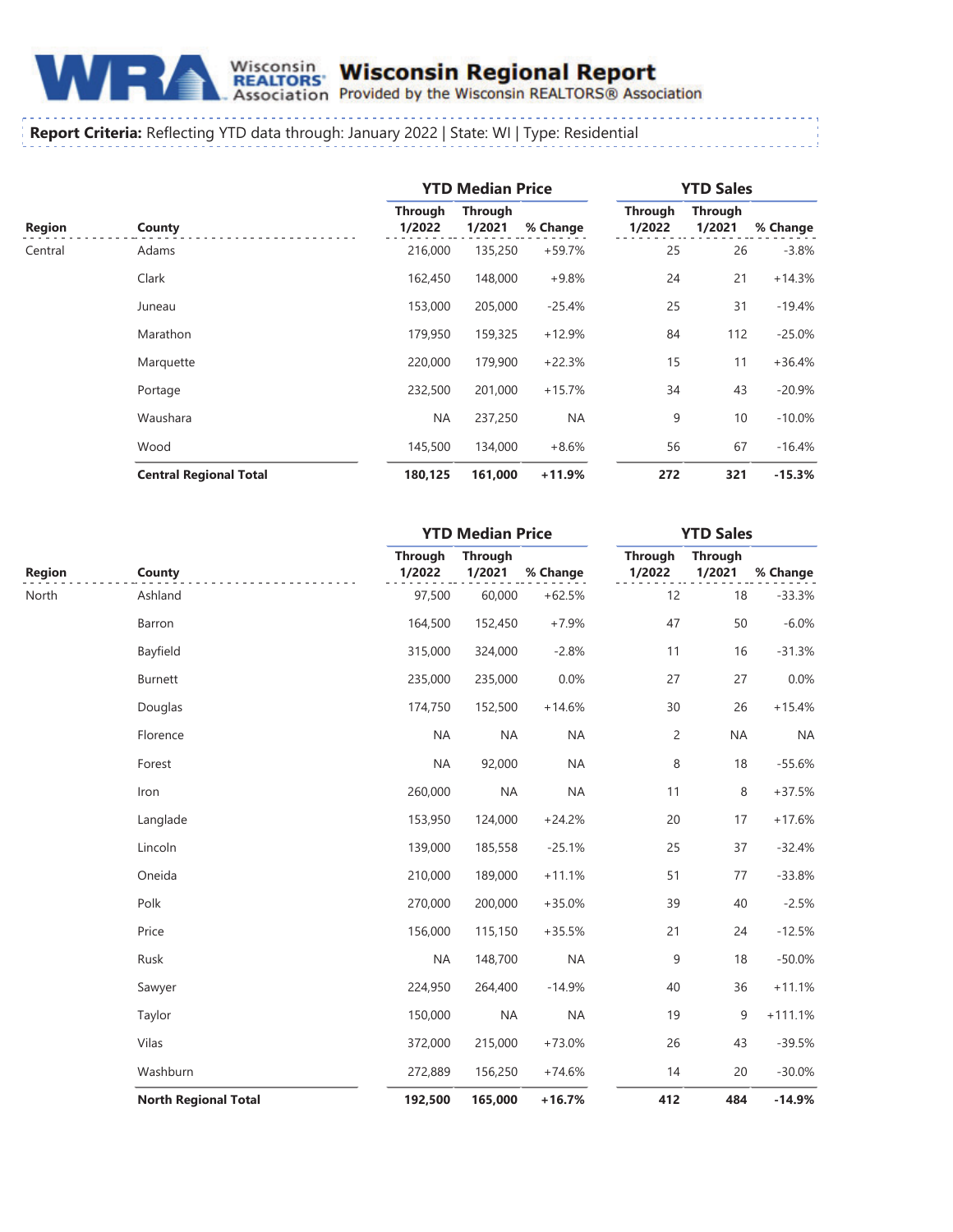|               | County                          | <b>YTD Median Price</b>  |                          |           | <b>YTD Sales</b>         |                          |           |
|---------------|---------------------------------|--------------------------|--------------------------|-----------|--------------------------|--------------------------|-----------|
| <b>Region</b> |                                 | <b>Through</b><br>1/2022 | <b>Through</b><br>1/2021 | % Change  | <b>Through</b><br>1/2022 | <b>Through</b><br>1/2021 | % Change  |
| Northeast     | <b>Brown</b>                    | 246,000                  | 210,000                  | $+17.1%$  | 195                      | 206                      | $-5.3%$   |
|               | Calumet                         | 230,000                  | 219,900                  | $+4.6%$   | 32                       | 41                       | $-22.0%$  |
|               | Door                            | 385,000                  | 245,500                  | $+56.8%$  | 29                       | 42                       | $-31.0%$  |
|               | Fond du Lac                     | 167,500                  | 152,000                  | $+10.2%$  | 77                       | 97                       | $-20.6%$  |
|               | Green Lake                      | 168,540                  | 128,500                  | $+31.2%$  | 17                       | 10                       | $+70.0%$  |
|               | Kewaunee                        | 165,000                  | 167,450                  | $-1.5%$   | 24                       | 16                       | $+50.0\%$ |
|               | Manitowoc                       | 145,500                  | 132,000                  | $+10.2%$  | 74                       | 57                       | $+29.8%$  |
|               | Marinette                       | 143,000                  | 117,000                  | $+22.2%$  | 41                       | 25                       | $+64.0%$  |
|               | Menominee                       | <b>NA</b>                | <b>NA</b>                | <b>NA</b> | <b>NA</b>                | <b>NA</b>                | <b>NA</b> |
|               | Oconto                          | 225,000                  | 210,000                  | $+7.1%$   | 29                       | 37                       | $-21.6%$  |
|               | Outagamie                       | 250,500                  | 202,500                  | $+23.7%$  | 138                      | 134                      | $+3.0%$   |
|               | Shawano                         | 180,000                  | 144,444                  | $+24.6%$  | 29                       | 27                       | $+7.4%$   |
|               | Waupaca                         | 201,000                  | 152,500                  | $+31.8%$  | 50                       | 42                       | $+19.0%$  |
|               | Winnebago                       | 199,900                  | 180,000                  | $+11.1%$  | 144                      | 139                      | $+3.6%$   |
|               | <b>Northeast Regional Total</b> | 210,000                  | 185,000                  | $+13.5%$  | 879                      | 873                      | $+0.7%$   |

|               |                                     | <b>YTD Median Price</b>  |                          |           | <b>YTD Sales</b>         |                          |          |
|---------------|-------------------------------------|--------------------------|--------------------------|-----------|--------------------------|--------------------------|----------|
| <b>Region</b> | County                              | <b>Through</b><br>1/2022 | <b>Through</b><br>1/2021 | % Change  | <b>Through</b><br>1/2022 | <b>Through</b><br>1/2021 | % Change |
| South Central | Columbia                            | 244,000                  | 215,000                  | $+13.5%$  | 35                       | 45                       | $-22.2%$ |
|               | Crawford                            | 162,835                  | 116,250                  | $+40.1%$  | 12                       | 10                       | $+20.0%$ |
|               | Dane                                | 357,750                  | 316,500                  | $+13.0%$  | 418                      | 446                      | $-6.3%$  |
|               | Dodge                               | 192,000                  | 178,100                  | $+7.8%$   | 91                       | 53                       | $+71.7%$ |
|               | Grant                               | 153,700                  | 145,000                  | $+6.0%$   | 24                       | 35                       | $-31.4%$ |
|               | Green                               | 255,000                  | 139,500                  | $+82.8%$  | 25                       | 22                       | $+13.6%$ |
|               | lowa                                | 269,000                  | 208,000                  | $+29.3%$  | 18                       | 17                       | $+5.9%$  |
|               | Jefferson                           | 230,050                  | 240,000                  | $-4.1%$   | 64                       | 83                       | $-22.9%$ |
|               | Lafayette                           | <b>NA</b>                | <b>NA</b>                | <b>NA</b> | 5                        | 9                        | $-44.4%$ |
|               | Richland                            | 239,000                  | <b>NA</b>                | <b>NA</b> | 11                       | $\overline{7}$           | $+57.1%$ |
|               | Rock                                | 176,500                  | 183,000                  | $-3.6%$   | 156                      | 160                      | $-2.5%$  |
|               | Sauk                                | 225,000                  | 217,000                  | $+3.7%$   | 41                       | 65                       | $-36.9%$ |
|               | <b>South Central Regional Total</b> | 278,000                  | 255,000                  | $+9.0%$   | 900                      | 952                      | $-5.5%$  |